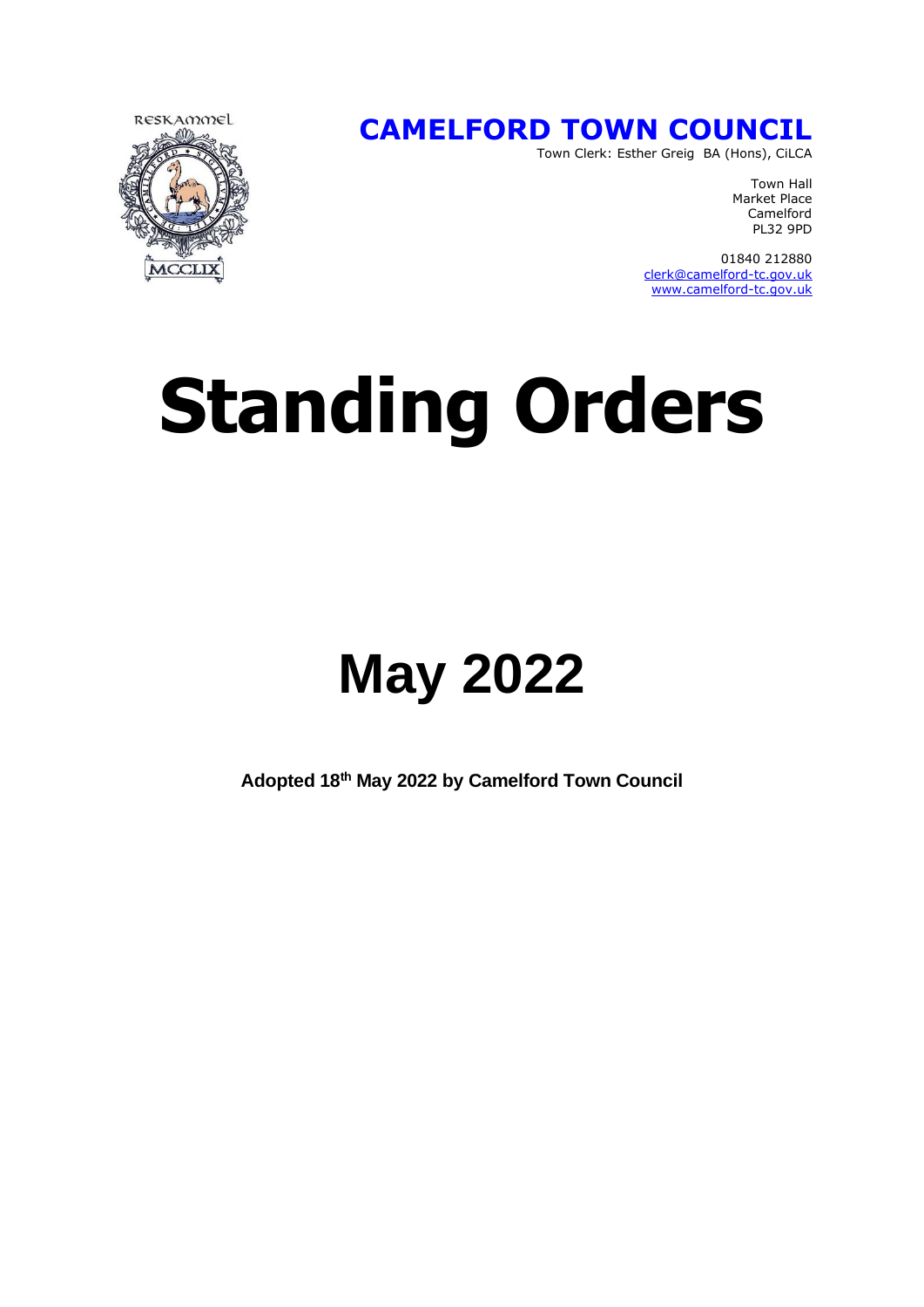### **List of standing orders**

| 1.  | Rules of debate at meetings                                                            | 3  |
|-----|----------------------------------------------------------------------------------------|----|
| 2.  | Disorderly conduct at meetings                                                         | 4  |
| 3.  | Meetings generally                                                                     | 5  |
| 4.  | Filming and recording meetings                                                         | 8  |
| 5.  | Committees and sub-committees                                                          | 8  |
| 6.  | Ordinary council meetings                                                              | 9  |
| 7.  | Extraordinary meetings of the council and committees<br>and sub-committees             | 11 |
| 8.  | <b>Previous resolutions</b>                                                            | 11 |
| 9.  | Voting on appointments                                                                 | 12 |
| 10. | Motions for a meeting that require written notice<br>to be given to the Proper Officer | 12 |
| 11. | Motions at a meeting that do not require written notice                                | 13 |
| 12. | Management of Information                                                              | 13 |
| 13. | Draft minutes                                                                          | 13 |
| 14. | Code of conduct, complaints and dispensations                                          | 14 |
| 15. | <b>Proper Officer</b>                                                                  | 16 |
| 16. | Responsible Financial Officer                                                          | 17 |
| 17. | Accounts and accounting statements                                                     | 18 |
| 18. | Financial controls and procurement                                                     | 18 |
| 19. | Handling staff matters                                                                 | 19 |
| 20. | Responsibilities to provide information                                                | 20 |
| 21. | Responsibilities under the Data Protection Legislation                                 | 21 |
| 22. | Relations with the press/media                                                         | 21 |
| 23. | Execution and sealing of legal deeds                                                   | 21 |
| 24. | Communicating with Cornwall councillors                                                | 21 |
| 25. | Restrictions on councillor activities                                                  | 22 |
| 26. | Standing orders generally                                                              | 22 |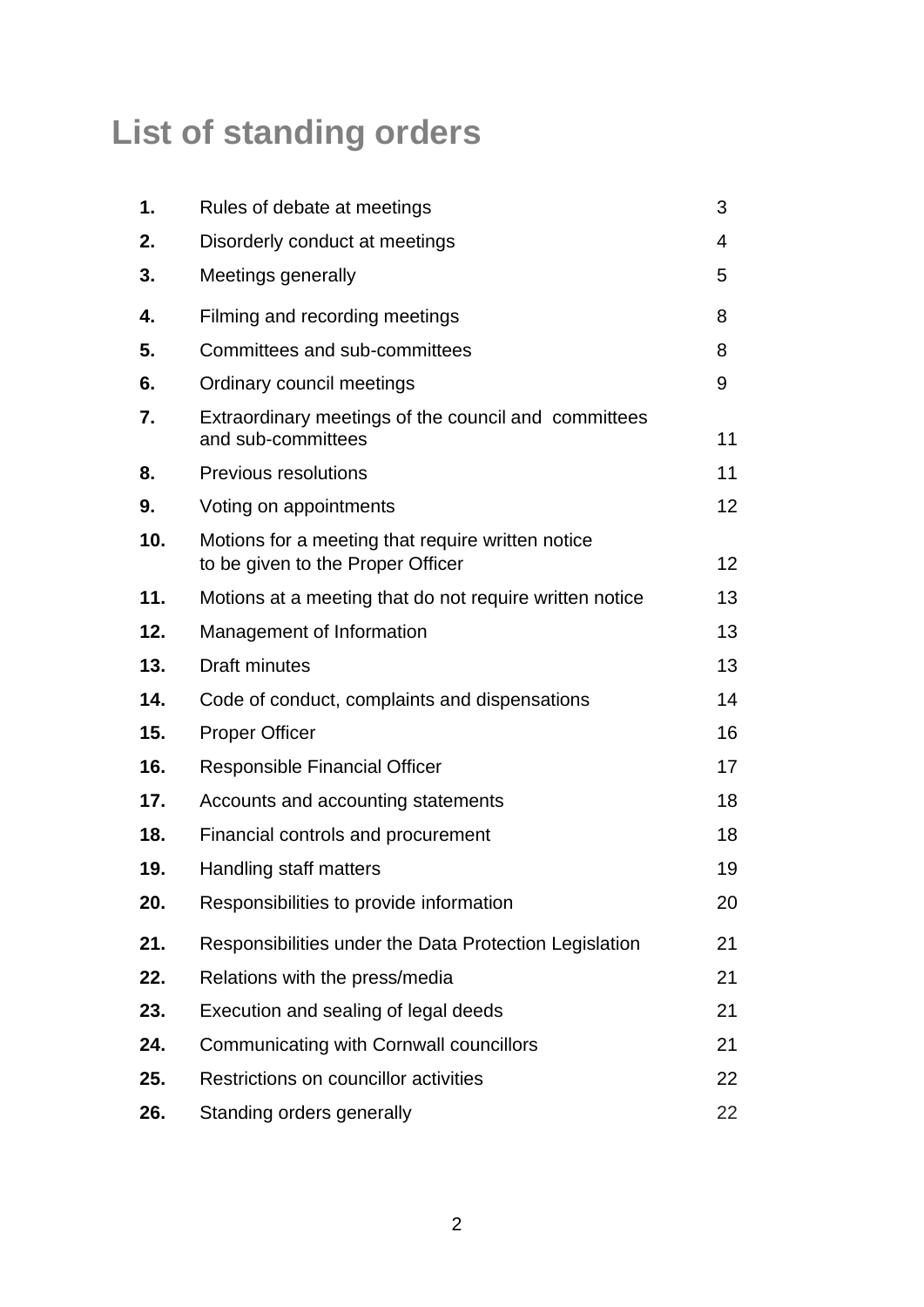#### **1. Rules of debate at meetings**

- a Motions on the agenda shall be considered in the order that they appear unless the order is changed at the discretion of the chairman of the meeting.
- b A motion (including an amendment) shall not be progressed unless it has been moved and seconded.
- c A motion on the agenda that is not moved by its proposer may be treated by the chairman of the meeting as withdrawn.
- d If a motion (including an amendment) has been seconded, it may be withdrawn by the proposer only with the consent of the seconder and the meeting.
- e An amendment is a proposal to remove or add words to a motion. It shall not negate the motion.
- f If an amendment to the original motion is carried, the original motion becomes the substantive motion upon which further amendment(s) may be moved.
- g An amendment shall not be considered unless early verbal notice of it is given at the meeting and, if requested by the chairman of the meeting, is expressed in writing to the chairman.
- h A councillor may move an amendment to his own motion if agreed by the meeting. If a motion has already been seconded, the amendment shall be with the consent of the seconder and the meeting.
- i If there is more than one amendment to an original or substantive motion, the amendments shall be moved in the order directed by the chairman.
- j Subject to standing order 1(k) below, only one amendment shall be moved and debated at a time, the order of which shall be directed by the chairman of the meeting.
- k One or more amendments may be discussed together if the chairman of the meeting considers this expedient but each amendment shall be voted upon separately.
- l A councillor may not move more than one amendment to an original or substantive motion.
- m The mover of an amendment has no right of reply at the end of debate on it.
- n Where a series of amendments to an original motion are carried, the mover of the original motion shall have a right of reply either at the end of debate of the first amendment or at the very end of debate on the final substantive motion immediately before it is put to the vote.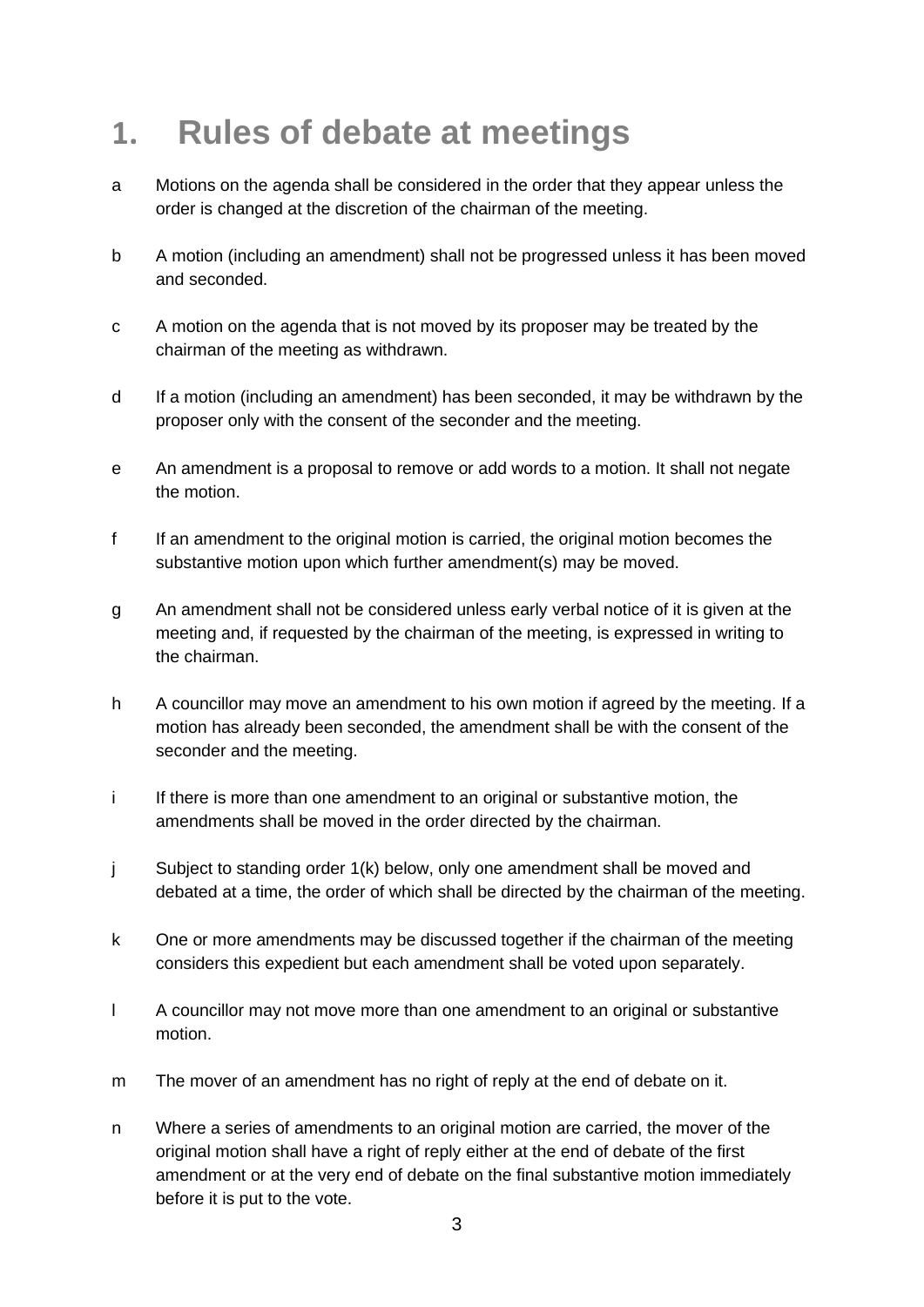- o Unless permitted by the chairman of the meeting, a councillor may speak once in the debate on a motion except:
	- i. to speak on an amendment moved by another councillor;
	- ii. to move or speak on another amendment if the motion has been amended since he last spoke;
	- iii. to make a point of order;
	- iv. to give a personal explanation; or
	- v. in exercise of a right of reply.
- p During the debate of a motion, a councillor may interrupt only on a point of order or a personal explanation and the councillor who was interrupted shall stop speaking. A councillor raising a point of order shall identify the standing order which he considers has been breached or specify the other irregularity in the proceedings of the meeting he is concerned by.
- q A point of order shall be decided by the chairman of the meeting and his decision shall be final.
- r When a motion is under debate, no other motion shall be moved except:
	- i. to amend the motion;
	- ii. to proceed to the next business;
	- iii. to adjourn the debate;
	- iv. to put the motion to a vote;
	- v. to ask a person to be no longer heard or to leave the meeting;
	- vi. to refer a motion to a committee or sub-committee for consideration;
	- vii. to exclude the public and press;
	- viii. to adjourn the meeting; or
	- ix. to suspend particular standing order(s) excepting those which reflect mandatory statutory requirements.
- s Before an original or substantive motion is put to the vote, the chairman of the meeting shall be satisfied that the motion has been sufficiently debated and that the mover of the motion under debate has exercised or waived his right of reply.
- t Excluding motions moved understanding order 1(r) above, the contributions or speeches by a councillor shall relate only to the motion under discussion and shall not exceed 5 minutes without the consent of the chairman of the meeting.

### **2. Disorderly conduct at meetings**

a No person shall obstruct the transaction of business at a meeting or behave offensively or improperly. If this standing order is ignored, the chairman of the meeting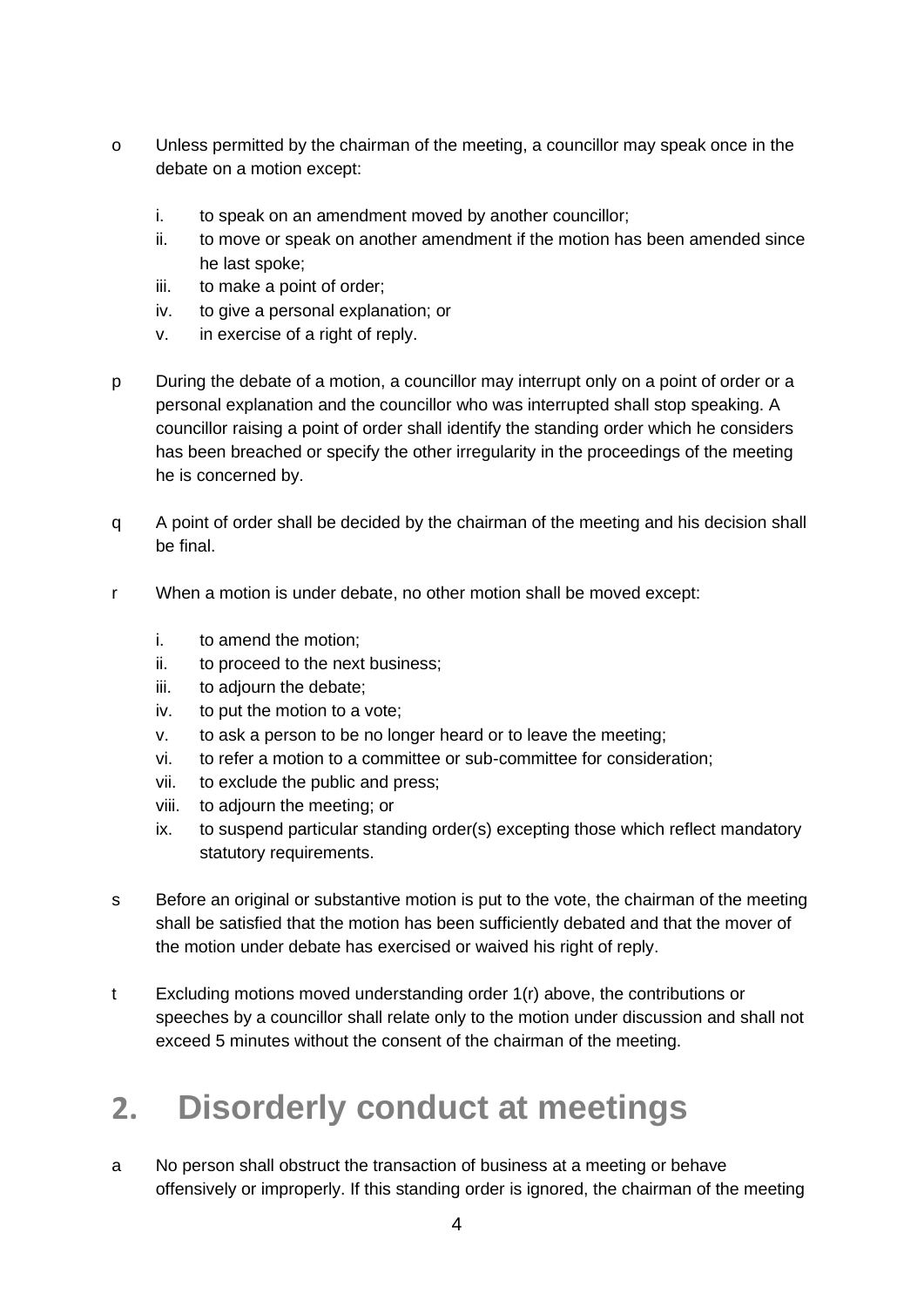shall request such person(s) to moderate or improve their conduct.

- b If person(s) disregard the request of the chairman of the meeting to moderate or improve their conduct, any councillor or the chairman of the meeting may move that the person be no longer heard or excluded from the meeting. The motion, if seconded, shall be put to the vote without discussion.
- c If a resolution made under standing order 2(b) above is ignored, the chairman of the meeting may take further reasonable steps to restore order or to progress the meeting. This may include temporarily suspending or closing the meeting.

#### **3. Meetings generally**

- **Full Council meetings**
- **Committee meetings**

 $\overline{\phantom{a}}$ 

 $\overline{\phantom{a}}$ 

 $\mathcal{L}_{\mathcal{A}}$ 

- Sub-committee meetings
- a **Meetings shall not take place in premises which at the time of the meeting are used for the supply of alcohol, unless no other premises are available free of charge or at a reasonable cost.**
- b **The minimum three clear days for notice of a meeting does not include the day on which notice was issued, the day of the meeting, a Sunday, a day of the Christmas break, a day of the Easter break or of a bank holiday or a day appointed for public thanksgiving or mourning.**
- c **The minimum three clear days' public notice for a meeting does not include the day on which the notice was issued or the day of the meeting unless the meeting is convened at shorter notice**
- d **Meetings shall be open to the public unless their presence is prejudicial to the public interest by reason of the confidential nature of the business to be transacted or for other special reasons. The public's exclusion from part or all of a meeting shall be by a resolution which shall give reasons for the public's exclusion.**
	- e Members of the public may make representations, answer questions and give evidence at a meeting which they are entitled to attend in respect of the business on the agenda.
	- f The period of time designated for public participation at a meeting in accordance with standing order 3(e) above shall not exceed 15 minutes unless directed by the chairman of the meeting.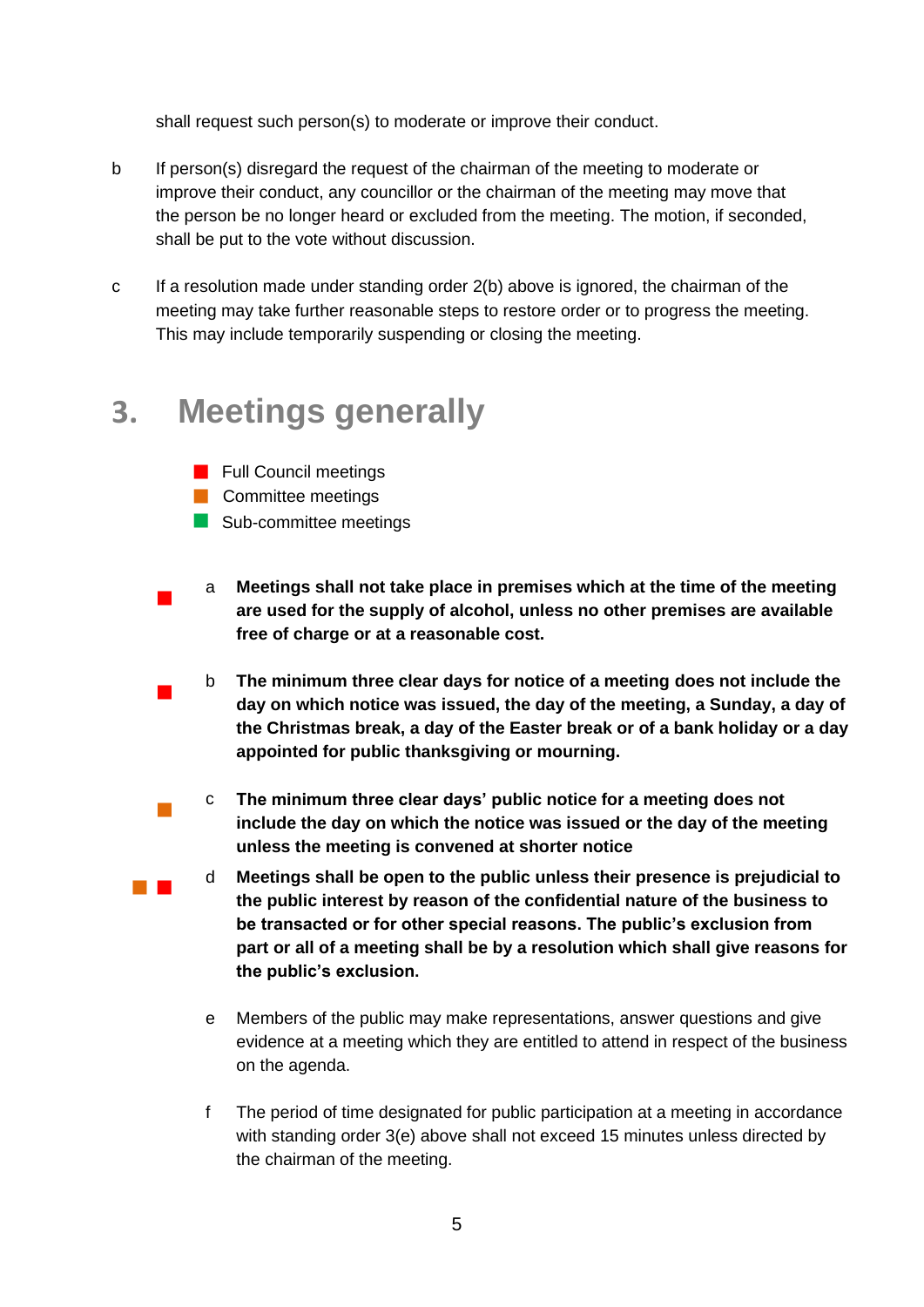- g Subject to standing order 3(f) above, a member of the public shall not speak for more than 5 minutes.
- h In accordance with standing order 3(e) above, a question shall not require a response at the meeting nor start a debate on the question. The chairman of the meeting may direct that a written or oral response be given.
- i A person shall raise his hand when requesting to speak. A person can choose to be seated when speaking.
- j A person who speaks at a meeting shall direct his comments to the chairman of the meeting.
- k Only one person is permitted to speak at a time. If more than one person wants to speak, the chairman of the meeting shall direct the order of speaking.
- l **The press shall be provided with reasonable facilities for the taking of their report of all or part of a meeting at which they are entitled to be present**.

 $\mathcal{L}_{\text{max}}$ 

 $\overline{\phantom{a}}$ 

 $\overline{\phantom{a}}$ 

a a shekara

- m **Subject to standing orders which indicate otherwise, anything authorised or required to be done by, to or before the Chairman of the Council may in his absence be done by, to or before the Vice-Chairman of the Council (if any).**
- n **The Chairman, if present, shall preside at a meeting. If the Chairman is absent from a meeting, the Vice-Chairman, if present, shall preside. If both the Chairman and the Vice-Chairman are absent from a meeting, a councillor as chosen by the councillors present at the meeting shall preside at the meeting.**
	- o **Subject to a meeting being quorate, all questions at a meeting shall be decided by a majority of the councillors or councillors with voting rights present and voting.**
- $\sim 10^{-1}$ p **The chairman of a meeting may give an original vote on any matter put to the vote, and in the case of an equality of votes may exercise his casting vote whether or not he gave an original vote.** *See standing orders 5(i) and (j) below for the different rules that apply in the election of the Chairman of the Council at the annual meeting of the council.*
	- q **Unless standing orders provide otherwise, voting on a question shall be by a show of hands. At the request of a councillor, the voting on any question shall be recorded so as to show whether each councillor present and voting gave his vote for or against that question.** Such a request shall be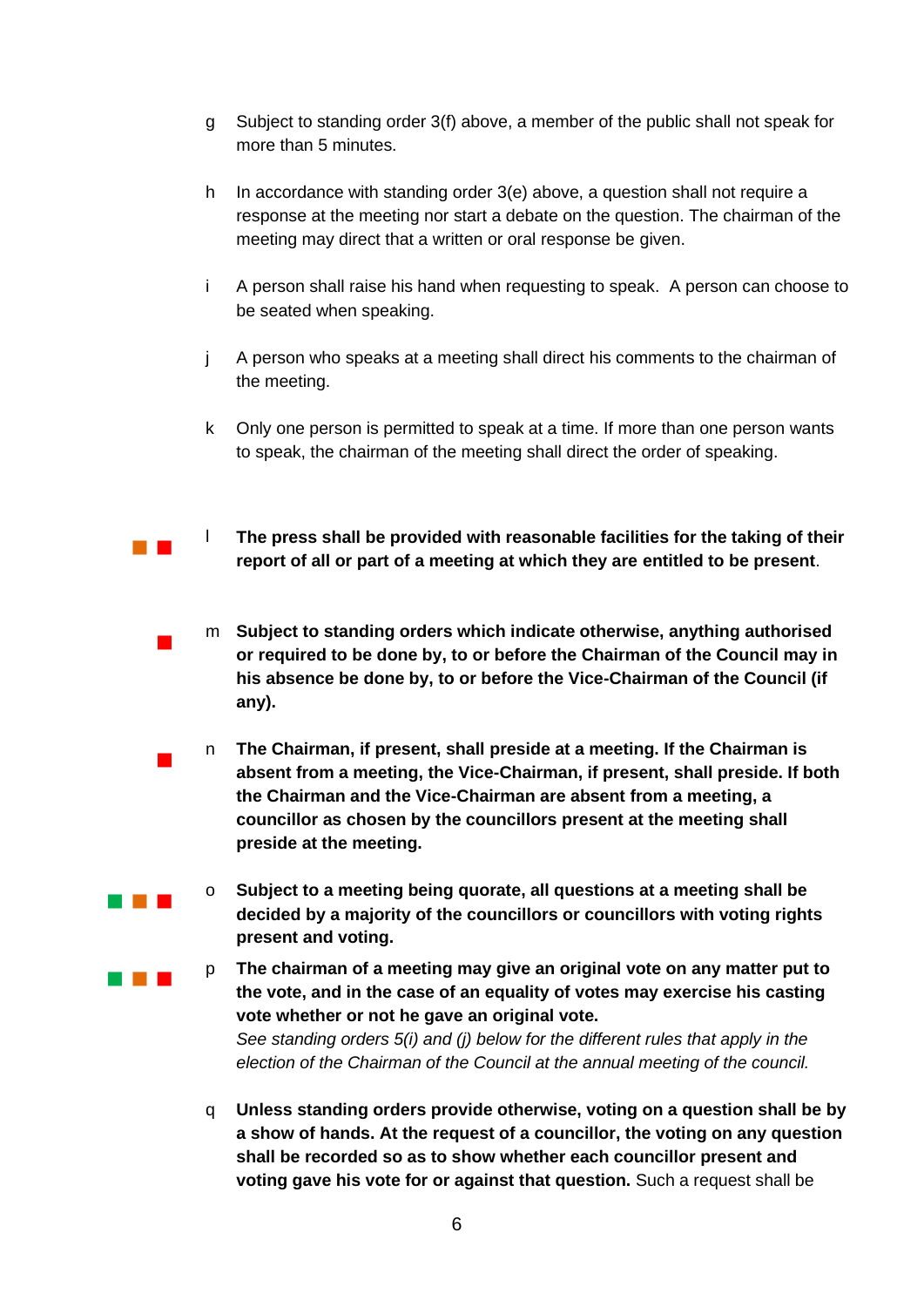made before moving on to the next item of business on the agenda.

- r The minutes of a meeting shall include an accurate record of the following:
	- i. the time and place of the meeting;
	- ii. the names of councillors present and absent;
	- iii. interests that have been declared by councillors and non-councillors with voting rights;
	- iv. whether a councillor or non-councillor with voting rights left the meeting when matters that they held interests in were being considered;
	- v. if there was a public participation session; and
	- vi. the resolutions made.

 $\overline{\phantom{a}}$ 

and the control

**CONTRACTOR** s **A councillor or a non-councillor with voting rights who has a disclosable pecuniary interest or another interest as set out in the council's code of conduct in a matter being considered at a meeting is subject to statutory limitations or restrictions under the code on his right to participate and vote on that matter.**

> t **No business may be transacted at a meeting unless at least one-third of the whole number of members of the council are present and in no case shall the quorum of a meeting be less than three.**

*See standing order 5d(viii) below for the quorum of a committee or subcommittee meeting.* 

- u **If a meeting is or becomes inquorate no business shall be transacted** and the meeting shall be closed. The business on the agenda for the meeting shall be adjourned to another meeting.
- v A meeting shall not exceed a period of 3 hours.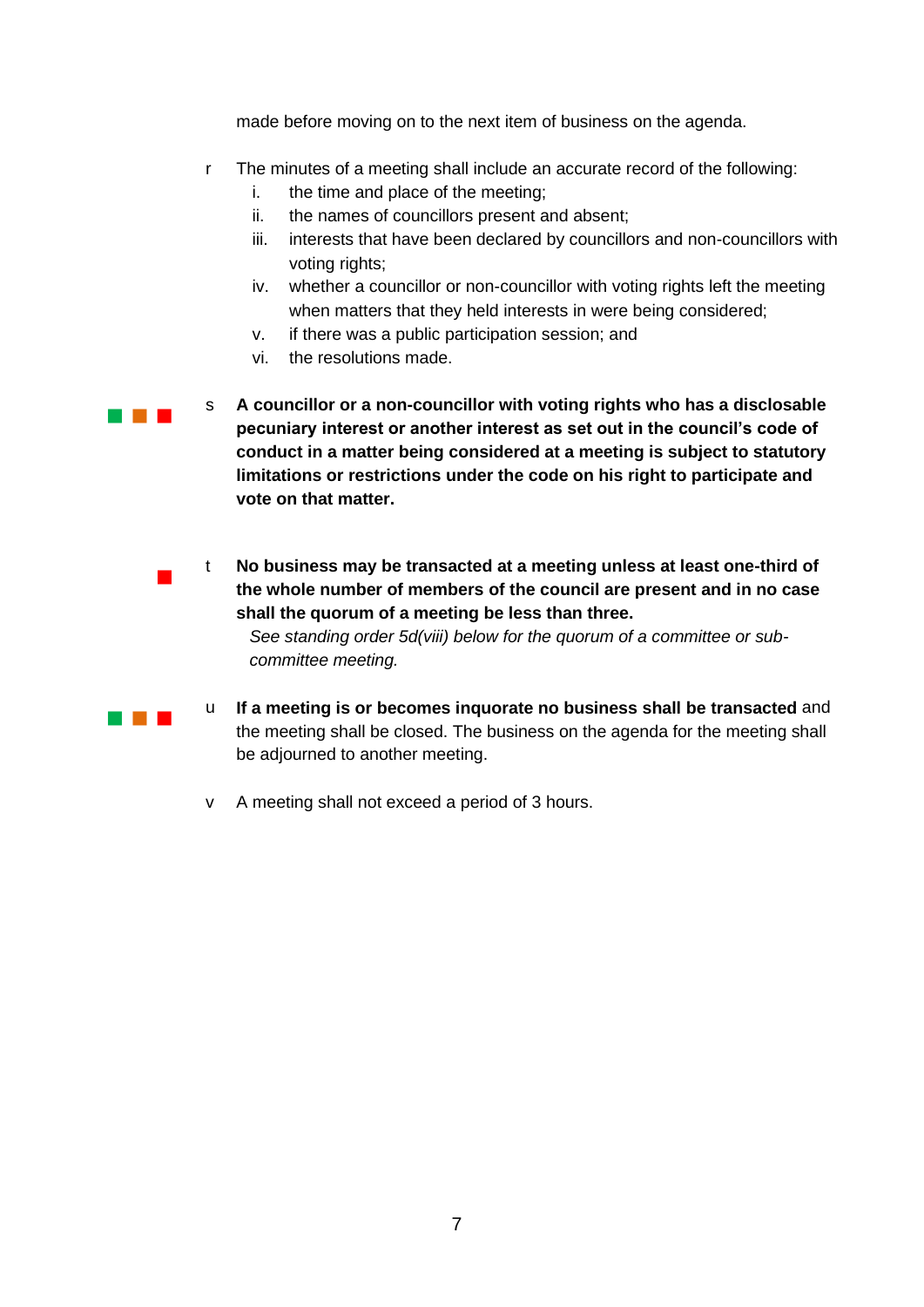### **4. Filming and recording meetings**

a. Whilst a meeting of the Council, its committees or sub committees is open to the public, any person, if present, may:

i. film, photograph or make an audio recording of a meeting;

ii. use any other means for enabling persons not present to see or hear proceedings at a meeting as it takes place or later;

iii. report or comment on the proceedings in writing during or after a meeting or orally report or comment after the meeting.

b. Oral reporting, commentary or broadcasting is not permitted during any part of a meeting of the council, its committees and sub committees without prior permission.

c. An individual must be present and able to use their equipment in order to film, photograph or audio record a meeting. There will be no opportunity to report on any part of the meeting where the council has resolved to exclude the press and public.

#### d. Disruptive behaviour

i. No filming, photographing or audio recording of a meeting should be carried out in such a way as to disrupt the proceedings of the meeting. ii. If person(s) disregard the request of the chairman of the meeting to moderate or improve their behaviour, any councillor or the chairman of the meeting may move that the person be instructed to cease filming, photographing or audio recording. The motion, if seconded, shall be put to the vote without discussion.

iii. If a resolution under standing order 4 d ii) above is ignored, the chairman of the meeting may take further reasonable steps to restore order or to progress the meeting. This may include temporarily suspending or closing the meeting.

e. Members of the Council recording meetings are reminded of their obligations under the Council's Code of Conduct in respect of confidential matters.

f. Official recording of meetings. The Council may choose to post a recording of the meeting on social media. It will be available to the public for a period of one week following the meeting and will be removed thereafter.

#### **5. Committees and sub-committees**

- a **Unless the council determines otherwise, a committee may appoint a subcommittee whose terms of reference and members shall be determined by the committee.**
- b **The members of a committee may include non-councillors unless it is a committee which regulates and controls the finances of the council.**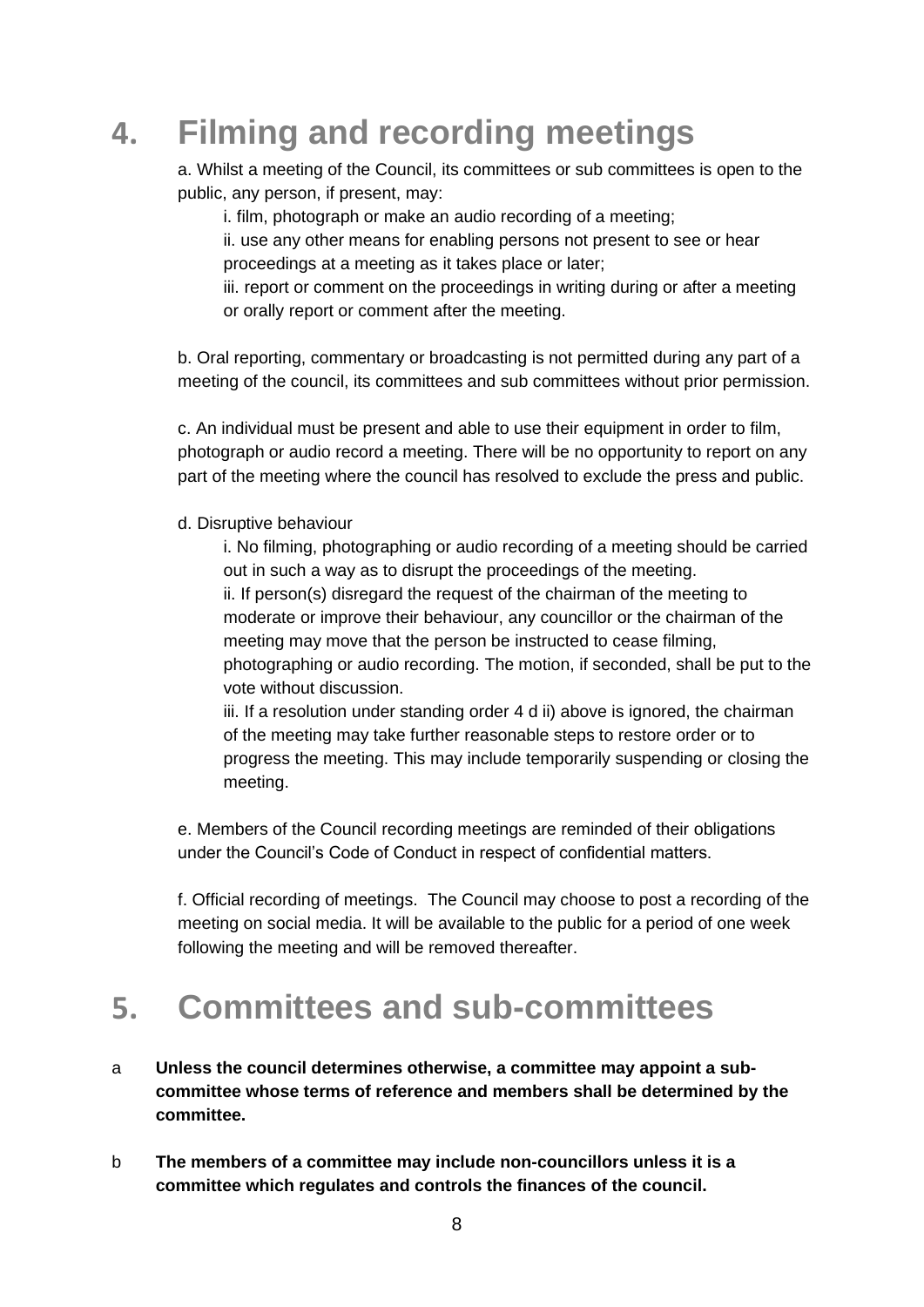#### c **Unless the council determines otherwise, all the members of an advisory committee and a sub-committee of the advisory committee may be noncouncillors.**

- d The council may appoint standing committees or other committees as may be necessary, and:
	- i. shall determine their terms of reference;
	- ii. shall determine the number and time of the ordinary meetings of a standing committee up until the date of the next annual meeting of full council;
	- iii. shall permit a committee, other than in respect of the ordinary meetings of a committee, to determine the number and time of its meetings;
	- iv. shall, subject to standing orders 5(b) and (c) above, appoint and determine the terms of office of members of such a committee;
	- v. may, subject to standing orders 5(b) and (c) above, appoint and determine the terms of office of the substitute members to a committee whose role is to replace the ordinary members at a meeting of a committee if the ordinary members of the committee confirm to the Proper Officer 5 days before the meeting that they are unable to attend;
	- vi. shall, after it has appointed the members of a standing committee, appoint the chairman of the standing committee;
	- vii. shall permit a committee other than a standing committee, to appoint its own chairman at the first meeting of the committee;
	- viii. shall determine the place, notice requirements and quorum for a meeting of a committee and a sub-committee which shall be no less than three;
	- ix. shall determine if the public may participate at a meeting of a committee;
	- x. shall determine if the public and press are permitted to attend the meetings of a sub-committee and also the advance public notice requirements, if any, required for the meetings of a sub-committee;
	- xi. shall determine if the public may participate at a meeting of a sub-committee that they are permitted to attend; and
	- xii. may dissolve a committee.

#### **6. Ordinary council meetings**

- **a In an election year, the annual meeting of the council shall be held on or within 14 days following the day on which the new councillors elected take office.**
- **b In a year which is not an election year, the annual meeting of a council shall be held on such day in May as the council may direct.**
- c **If no other time is fixed, the annual meeting of the council shall take place at 6pm.**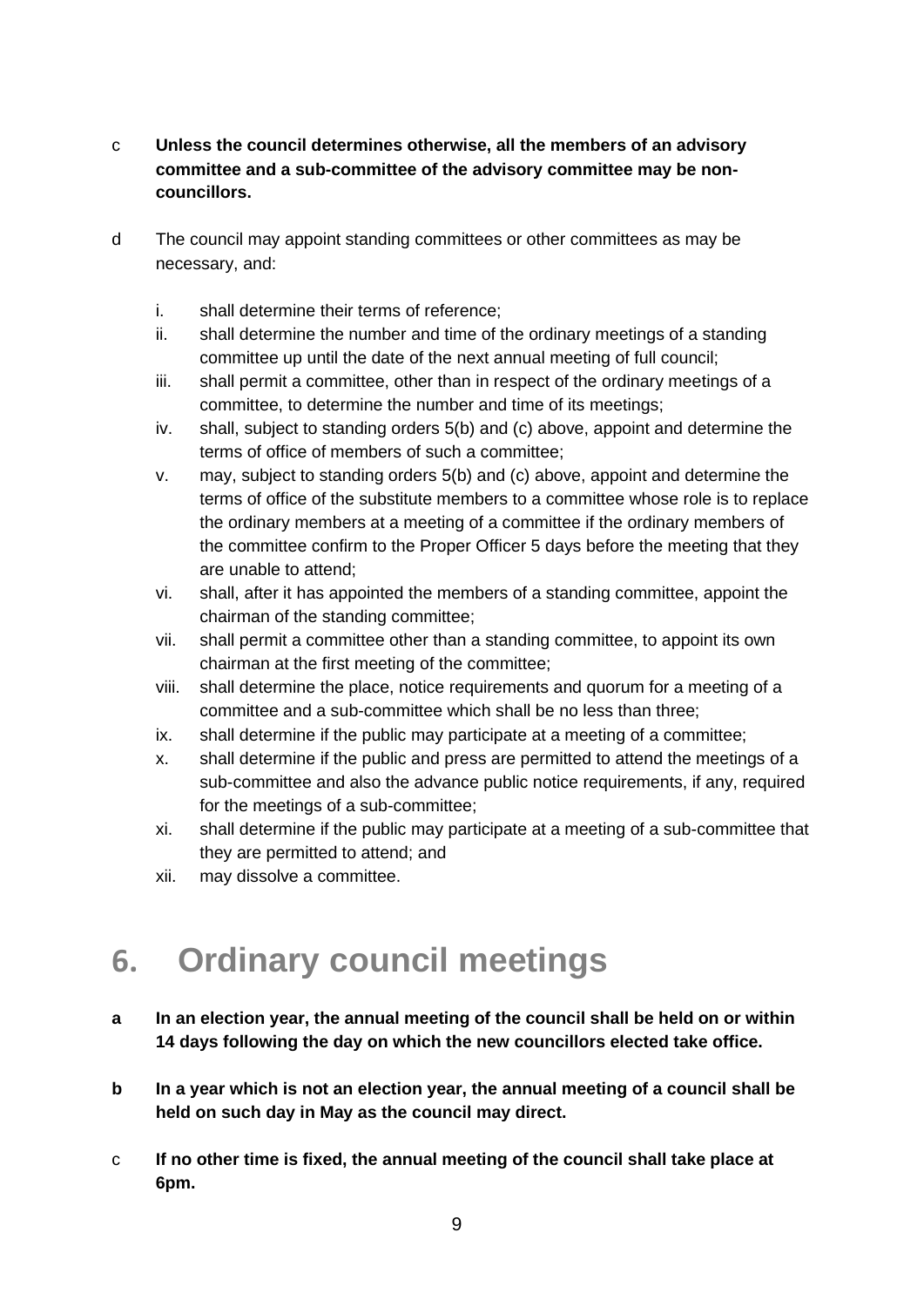- d **In addition to the annual meeting of the council, at least three other ordinary meetings shall be held in each year on such dates and times as the council directs.**
- **e The first business conducted at the annual meeting of the council shall be the election of the Chairman and Vice-Chairman (if any) of the Council.**
- **f The Chairman of the Council, unless he has resigned or becomes disqualified, shall continue in office and preside at the annual meeting until his successor is elected at the next annual meeting of the council.**
- **g The Vice-Chairman of the Council, if any, unless he resigns or becomes disqualified, shall hold office until immediately after the election of the Chairman of the Council at the next annual meeting of the council.**
- **h In an election year, if the current Chairman of the Council has not been re-elected as a member of the council, he shall preside at the meeting until a successor Chairman of the Council has been elected. The current Chairman of the Council shall not have an original vote in respect of the election of the new Chairman of the Council but must give a casting vote in the case of an equality of votes.**
- **i In an election year, if the current Chairman of the Council has been re-elected as a member of the council, he shall preside at the meeting until a new Chairman of the Council has been elected. He may exercise an original vote in respect of the election of the new Chairman of the Council and must give a casting vote in the case of an equality of votes.**
- j Following the election of the Chairman of the Council and Vice-Chairman of the Council at the annual meeting of the council, the business of the annual meeting shall include:
	- i. **In an election year, delivery by the Chairman of the Council and councillors of their acceptance of office forms unless the council resolves for this to be done at a later date**. **In a year which is not an election year, delivery by the Chairman of the Council of his acceptance of office form unless the council resolves for this to be done at a later date;**
	- ii. Confirmation of the accuracy of the minutes of the last meeting of the council;
	- iii. Receipt of the minutes of the last meeting of a committee;
	- iv. Consideration of the recommendations made by a committee;
	- v. Review of delegation arrangements to committees, sub-committees, staff and other local authorities;
	- vi. Review of the terms of reference for committees;
	- vii. Appointment of members to existing committees;
	- viii. Appointment of any new committees in accordance with standing order 4 above;
	- ix. Review and adoption of appropriate standing orders and financial regulations;
	- x. Review of arrangements, including any charters and agency agreements, with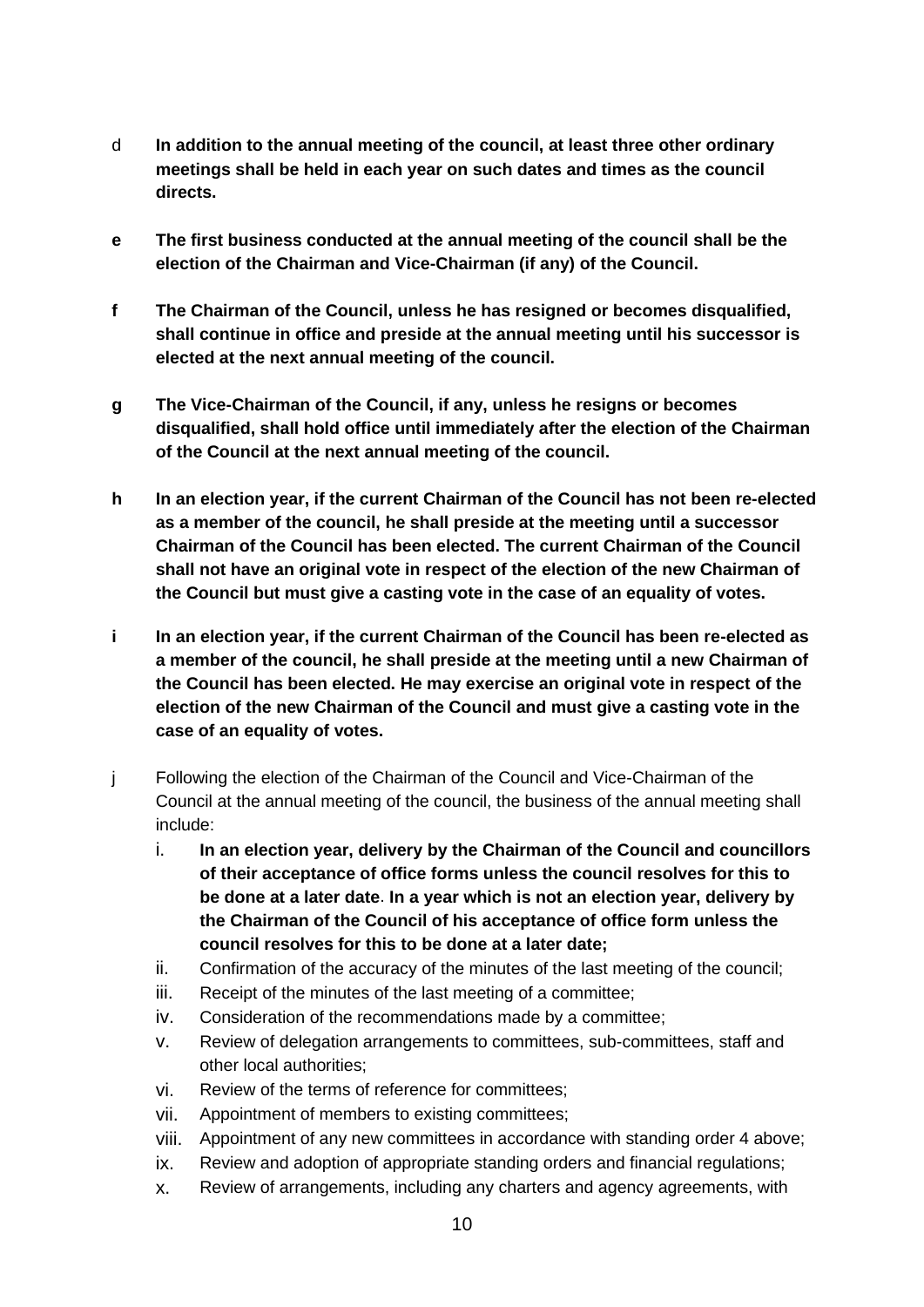other local authorities and review of contributions made to expenditure incurred by other local authorities;

- xi. Review of representation on or work with external bodies and arrangements for reporting back;
- xii. In an election year, to make arrangements with a view to the council becoming eligible to exercise the general power of competence in the future;
- xiii. Review of inventory of land and assets including buildings and office equipment;
- xiv. Confirmation of arrangements for insurance cover in respect of all insured risks;
- xv. Review of the council's and/or staff subscriptions to other bodies;
- xvi. Review of the council's complaints procedure;
- xvii. Review of the council's procedures for handling requests made under the Freedom of Information Act 2000 and the Data Protection Act 1998;
- xviii. Review of the council's policy for dealing with the press/media;
- xix. Review of the Council's employment policies and procedures;
- xx. Review of the Council's expenditure incurred under s.137 of the Local Government Act 1972 or the general power of competence; and
- xxi. Determining the time and place of ordinary meetings of the full council up to and including the next annual meeting of full council.

#### **7. Extraordinary meetings of the council and committees**

- **a The Chairman of the Council may convene an extraordinary meeting of the council at any time.**
- b **If the Chairman of the Council does not or refuses to call an extraordinary meeting of the council within seven days of having been requested in writing to do so by two councillors, any two councillors may convene an extraordinary meeting of the council. The public notice giving the time, place and agenda for such a meeting must be signed by the two councillors.**
- c The chairman of a committee may convene an extraordinary meeting of the committee at any time.
- d If the chairman of a committee does not or refuses to call an extraordinary meeting within 5 days of having been requested by to do so by 4 members of the committee, any 4 members of the committee may convene an extraordinary meeting of a committee.

#### **8. Previous resolutions**

a A resolution shall not be reversed within six months except either by a special motion, which requires written notice by at least 4 councillors to be given to the Proper Officer in accordance with standing order 9 below, or by a motion moved in pursuance of the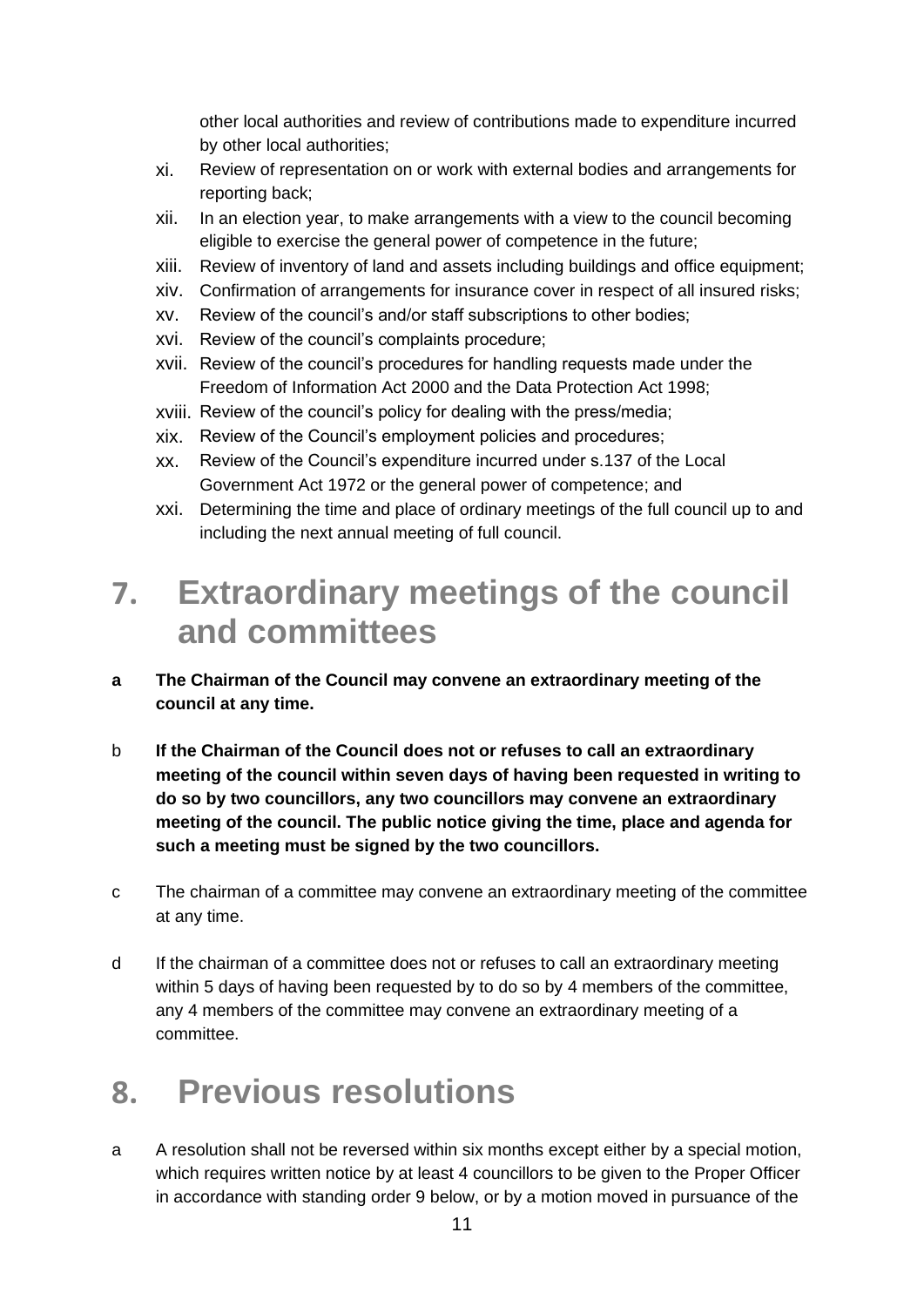recommendation of a committee.

b When a motion moved pursuant to standing order 7(a) above has been disposed of, no similar motion may be moved within a further six months.

#### **9. Voting on appointments**

- a Where more than two persons have been nominated for a position to be filled by the council and none of those persons has received an absolute majority of votes in their favour, the name of the person having the least number of votes shall be struck off the list and a fresh vote taken. This process shall continue until a majority of votes is given in favour of one person. A tie in votes may be settled by the casting vote exercisable by the chairman of the meeting.
- **10. Motions for a meeting that require written notice to be given to the Proper Officer**
- a A motion shall relate to the responsibilities of the meeting which it is tabled for and in any event shall relate to the performance of the council's statutory functions, powers and obligations or an issue which specifically affects the council's area or its residents.
- b No motion may be moved at a meeting unless it is on the agenda and the mover has given written notice of its wording to the Proper Officer at least 5 clear days before the meeting. Clear days do not include the day of the notice or the day of the meeting.
- c The Proper Officer may, before including a motion on the agenda received in accordance with standing order 9(b) above, correct obvious grammatical or typographical errors in the wording of the motion.
- d If the Proper Officer considers the wording of a motion received in accordance with standing order 9(b) above is not clear in meaning, the motion shall be rejected until the mover of the motion resubmits it in writing to the Proper Officer so that it can be understood at least 5 clear days before the meeting.
- e If the wording or subject of a proposed motion is considered improper, the Proper Officer shall consult with the chairman of the forthcoming meeting or, as the case may be, the councillors who have convened the meeting, to consider whether the motion shall be included in the agenda or rejected.
- f Subject to standing order 9(e) above, the decision of the Proper Officer as to whether or not to include the motion on the agenda shall be final.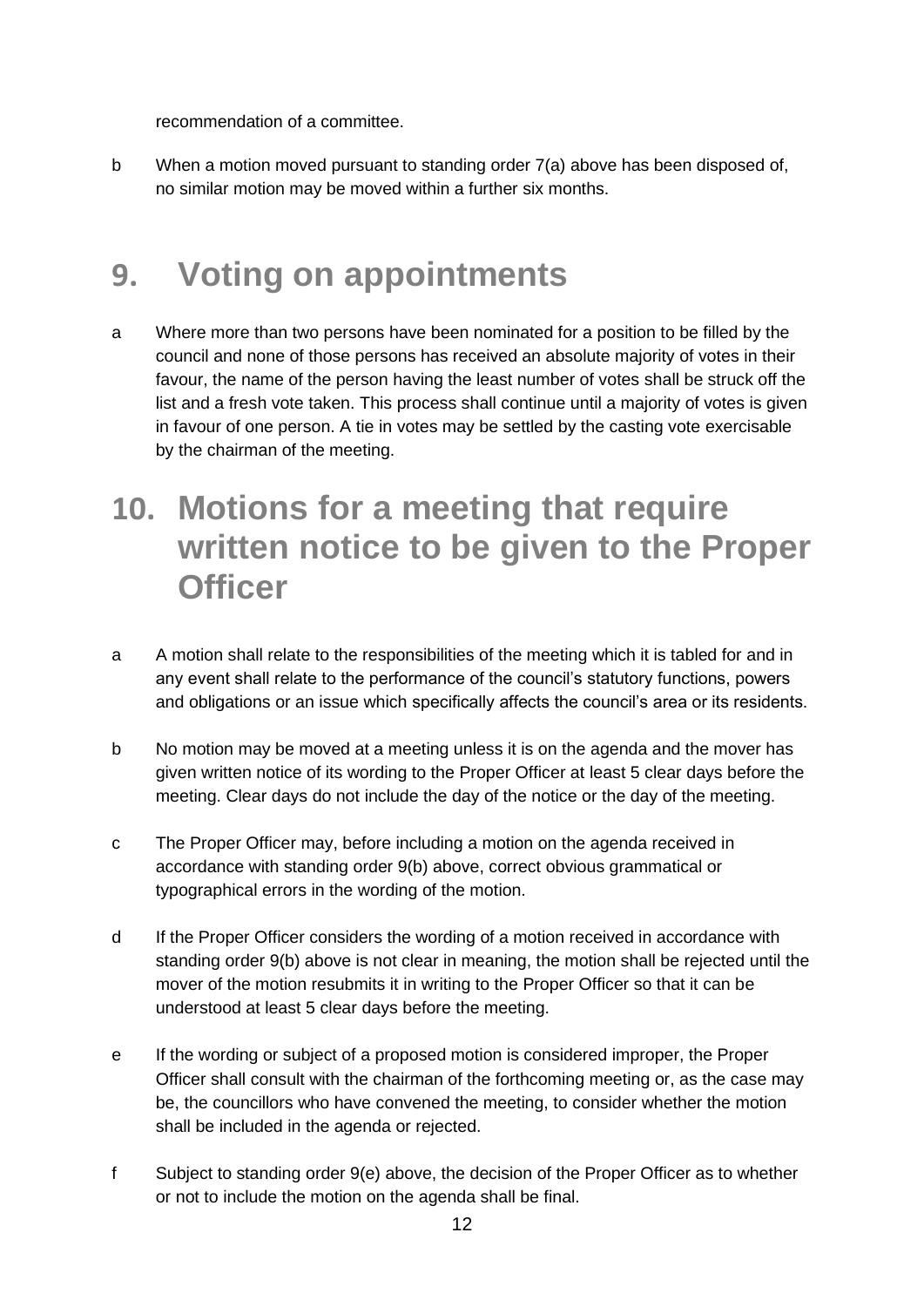- g Motions received shall be recorded in a book for that purpose and numbered in the order that they are received.
- h Motions rejected shall be recorded in a book for that purpose with an explanation by the Proper Officer for their rejection.

#### **11. Motions at a meeting that do not require written notice**

- a The following motions may be moved at a meeting without written notice to the Proper Officer;
	- i. to correct an inaccuracy in the draft minutes of a meeting;
	- ii. to move to a vote;
	- iii. to defer consideration of a motion;
	- iv. to refer a motion to a particular committee;
	- v. to appoint a person to preside at a meeting;
	- vi. to change the order of business on the agenda;
	- vii. to proceed to the next business on the agenda;
	- viii. to require a written report;
	- ix. to appoint a committee and their members;
	- x. to extend the time limits for speaking;
	- xi. to exclude the press and public from a meeting in respect of confidential or sensitive information which is prejudicial to the public interest;
	- xii. to not hear further from a councillor or a member of the public;
	- xiii. to exclude a councillor or member of the public for disorderly conduct;
	- xiv. to temporarily suspend the meeting;
	- xv. to suspend a particular standing order (unless it reflects mandatory statutory requirements);
	- xvi. to adjourn the meeting; or
	- xvii. to close a meeting.

#### **12. Management of Information**

- **a The Council shall have in place and keep under review, technical and organisational measures to keep secure information (including personal data) which it holds in paper and electronic form. Such arrangements shall include deciding who has access to personal data and encryption of personal data.**
- **b The Council shall have in place, and keep under review, policies for the retention and safe destruction of all information (including personal data) which it holds in paper and electronic form. The Council's retention policy shall confirm the period for which information (including personal data) shall be retained or if this**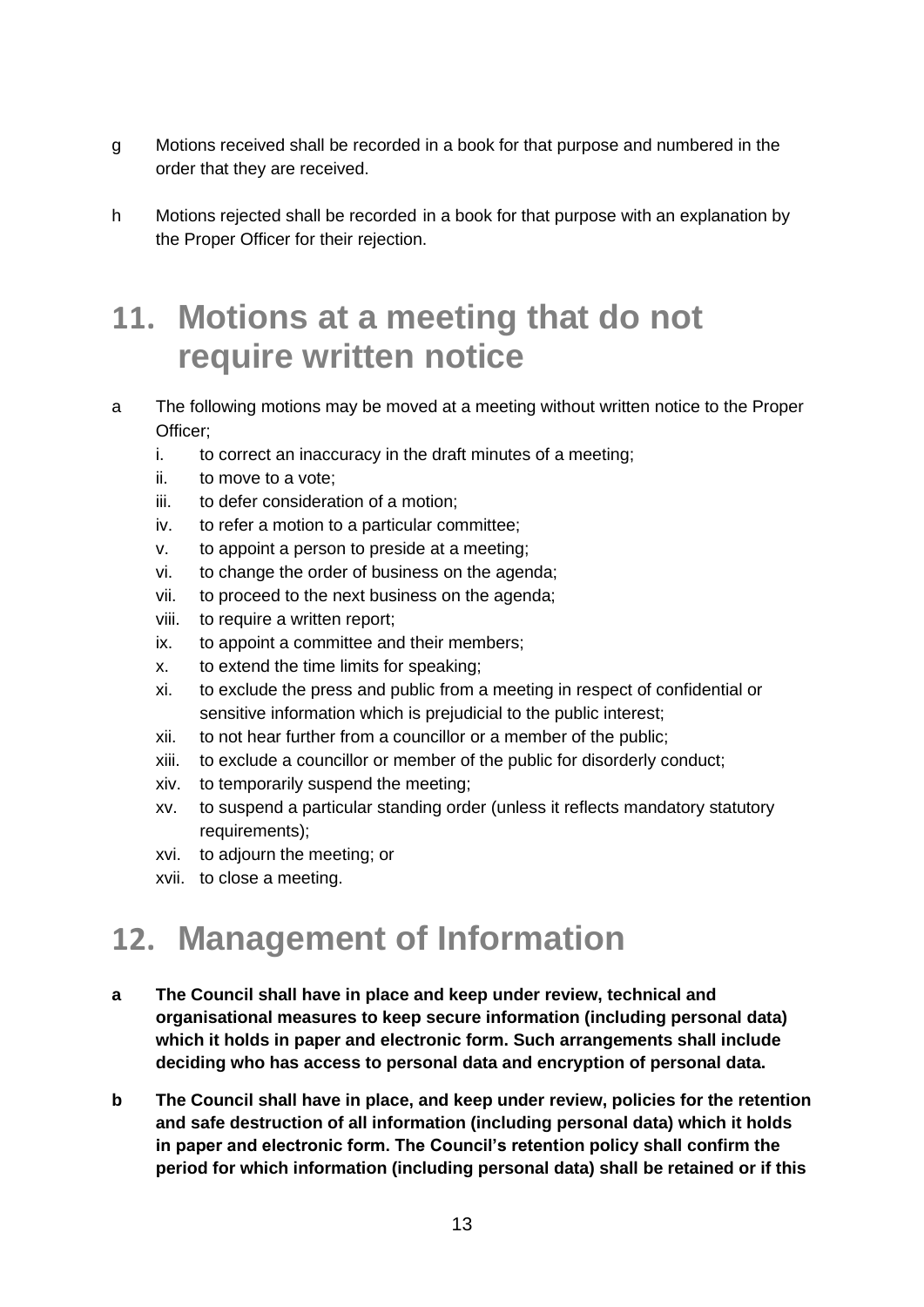**is not possible the criteria used to determine that period (e.g. the Limitation Act 1980).** 

- **c The agenda, papers that support the agenda and the minutes of a meeting shall not disclose or otherwise undermine confidential information or personal data without legal justification.**
- **d Councillors, staff, the Council's contractors and agents shall not disclose confidential information or personal data without legal justification.**

#### **13. Draft minutes**

- a If the draft minutes of a preceding meeting have been served on councillors with the agenda to attend the meeting at which they are due to be approved for accuracy, they shall be taken as read.
- b There shall be no discussion about the draft minutes of a preceding meeting except in relation to their accuracy. A motion to correct an inaccuracy in the draft minutes shall be moved in accordance with standing order 10(a)(i) above.
- c The accuracy of draft minutes, including any amendment(s) made to them, shall be confirmed by resolution and shall be signed by the chairman of the meeting and stand as an accurate record of the meeting to which the minutes relate.
- d If the chairman of the meeting does not consider the minutes to be an accurate record of the meeting to which they relate, he shall sign the minutes and include a paragraph in the following terms or to the same effect:

"The chairman of this meeting does not believe that the minutes of the meeting of the ( ) held on [date] in respect of ( ) were a correct record but his view was not upheld by the meeting and the minutes are confirmed as an accurate record of the proceedings."

e Upon a resolution which confirms the accuracy of the minutes of a meeting, the draft minutes or recordings of the meeting for which approved minutes exist shall be destroyed.

### **14. Code of conduct, complaints and dispensations**

a All councillors and non-councillors with voting rights shall observe the code of conduct adopted by the Council.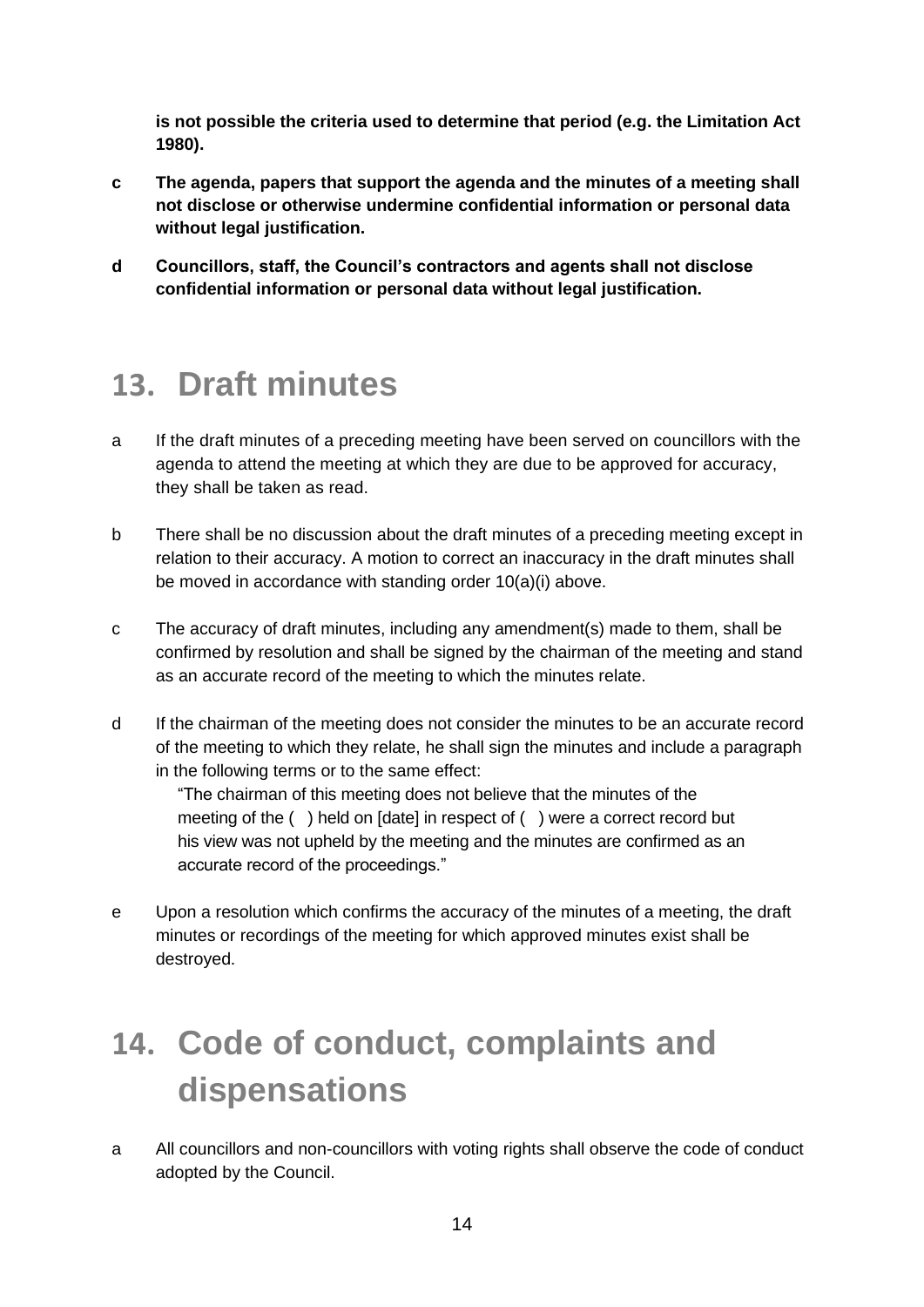- b Unless he has been granted a dispensation, a councillor or non-councillor with voting rights shall withdraw from a meeting when it is considering a matter in which he has a disclosable pecuniary interest. He may return to the meeting after it has considered the matter in which he had the interest.
- c Unless he has been granted a dispensation, a councillor or non-councillor with voting rights shall withdraw from a meeting when it is considering a matter in which he has another interest if so required by the Council's code of conduct. He may return to the meeting after it has considered the matter in which he had the interest.
- d **Dispensation requests shall be in writing and submitted to the Proper Officer** as soon as possible before the meeting, or failing that, at the start of the meeting for which the dispensation is required.
- e A decision as to whether to grant a dispensation shall be made by the Proper Officer and that decision is final.
- f A dispensation request shall confirm:
	- i. the description and the nature of the disclosable pecuniary interest or other interest to which the request for the dispensation relates;
	- ii. whether the dispensation is required to participate at a meeting in a discussion only or a discussion and a vote;
	- iii. the date of the meeting or the period (not exceeding four years) for which the dispensation is sought; and
	- iv. an explanation as to why the dispensation is sought.
- g Subject to standing orders 13(d) and (f), a dispensation request shall be considered [by the Proper Officer before the meeting or, if this is not possible, at the start of the meeting for which the dispensation is required
- **h A dispensation may be granted in accordance with standing order 13(e) if having regard to all relevant circumstances any of the following apply:**
	- **i. without the dispensation the number of persons prohibited from participating in the particular business would be so great a proportion of the meeting transacting the business as to impede the transaction of the business;**
	- **ii. granting the dispensation is in the interests of persons living in the Council's area; or**
	- **iii. it is otherwise appropriate to grant a dispensation.**

#### **CODE OF CONDUCT COMPLAINTS**  $1.$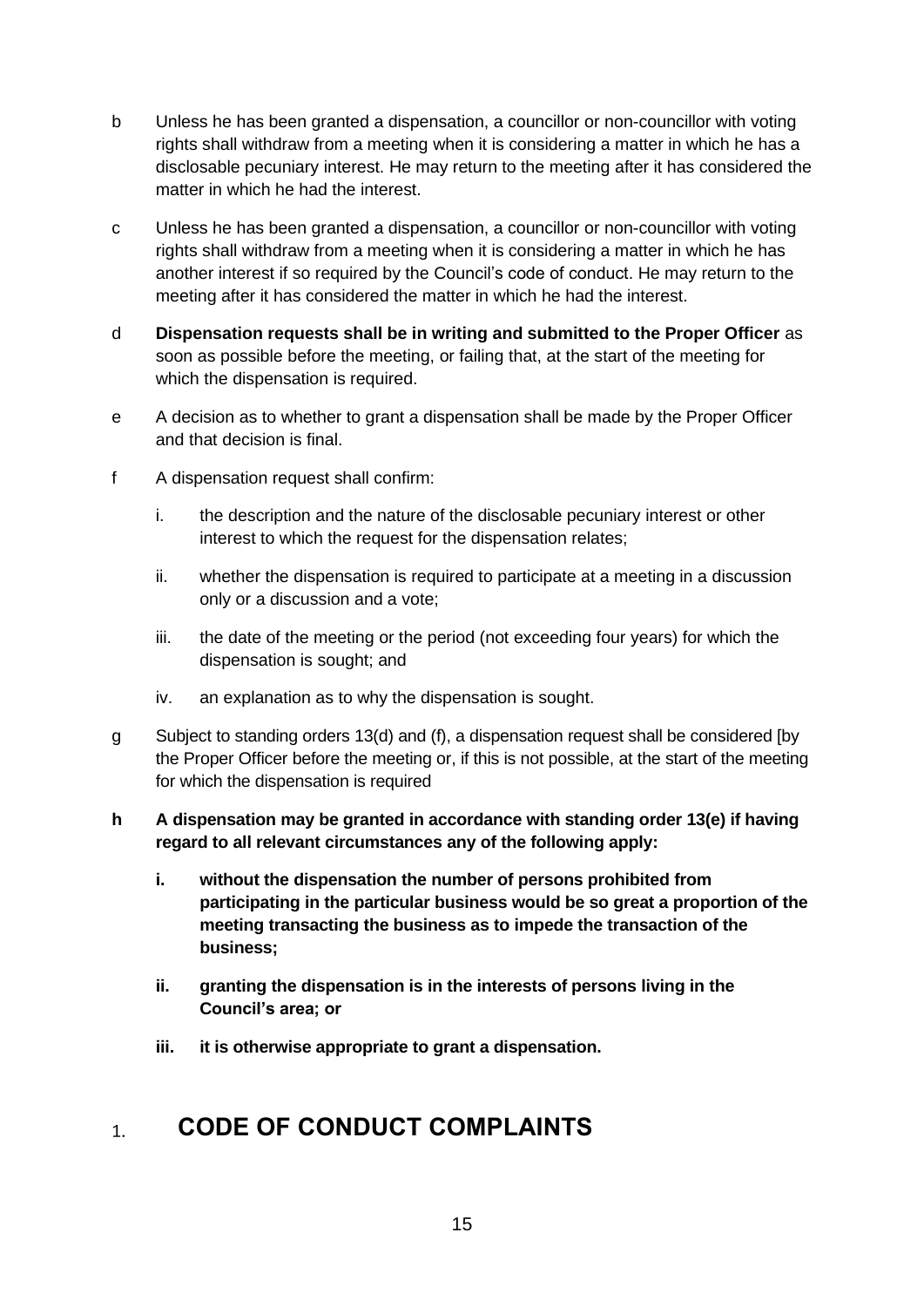- a Upon notification by the Unitary Council that it is dealing with a complaint that a councillor or non-councillor with voting rights has breached the Council's code of conduct, the Proper Officer shall, subject to standing order 12, report this to the Council.
- b Where the notification in standing order 14(a) relates to a complaint made by the Proper Officer, the Proper Officer shall notify the Chairman of Council of this fact, and the Chairman shall nominate another staff member to assume the duties of the Proper Officer in relation to the complaint until it has been determined and the Council has agreed what action, if any, to take in accordance with standing order 14(d).
- c The Council may:
	- i. provide information or evidence where such disclosure is necessary to investigate the complaint or is a legal requirement:
	- ii. seek information relevant to the complaint from the person or body with statutory responsibility for investigation of the matter;
- **d Upon notification by Cornwall Council that a councillor or non-councillor with voting rights has breached the Council's code of conduct, the Council shall consider what, if any, action to take against him. Such action excludes disqualification or suspension from office.**

#### **15. Proper Officer**

- a The Proper Officer shall be either (i) the clerk or (ii) other staff member(s) nominated by the council to undertake the work of the Proper Officer when the Proper Officer is absent.
- b The Proper Officer shall:
	- i. at least three clear days before a meeting of the council, a committee serve on councillors a summons, by email, confirming the time, place and the agenda provided any such email contains the electronic signature and title of the Proper Officer.

*See standing order 3(b) above for the meaning of clear days for a meeting of a full council and standing order 3 (c) above for a meeting of a committee.*

ii. **give public notice of the time, place and agenda at least three clear days before a meeting of the council or a meeting of a committee (provided that the public notice with agenda of an extraordinary meeting of the council convened by councillors is signed by them);**

*See standing order 3(b) above for the meaning of clear days for a meeting of a full council and standing order 3(c) above for a meeting of a committee.*

- iii. subject to standing order 9 above, include on the agenda all motions in the order received unless a councillor has given written notice at least 5 days before the meeting confirming his withdrawal of it;
- iv. **convene a meeting of full council for the election of a new Chairman of the**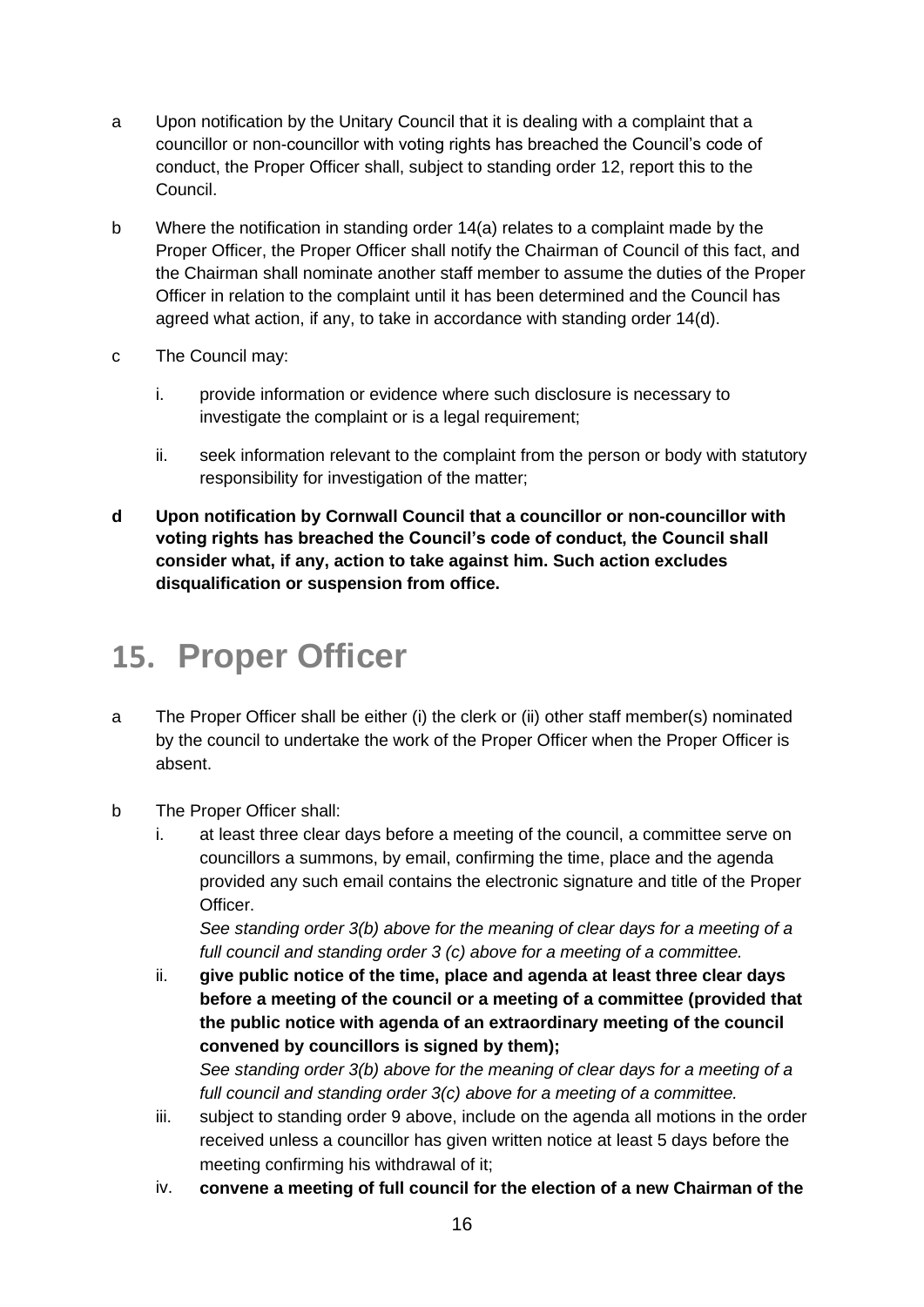#### **Council, occasioned by a casual vacancy in his office;**

- v. facilitate inspection of the minute book by local government electors;
- vi. **receive and retain copies of byelaws made by other local authorities;**
- vii. retain acceptance of office forms from councillors;
- viii. retain a copy of every councillor's register of interests;
- ix. assist with responding to requests made under the Freedom of Information legislation and rights exercisable under data protection legislation, in accordance with the Council's relevant policies and procedures;
- x. liaise, as appropriate, with the Council's Data Protection Officer;
- xi. receive and send general correspondence and notices on behalf of the council except where there is a resolution to the contrary;
- xii. assist in the organisation of, storage of, access to, security of and destruction of information held by the Council in paper and electronic form subject to the requirements of data protection and freedom of information legislation and other legitimate requirements (e.g. the Limitation Act 1980);
- xiii. arrange for legal deeds to be executed; *See also standing order 23 below.*
- xiv. arrange or manage the prompt authorisation, approval, and instruction regarding any payments to be made by the council in accordance with the council's financial regulations;
- xv. record every planning application notified to the council and the council's response to the local planning authority in a book for such purpose;
- xvi. refer a planning application received by the council to the Chairman or in his absence the Vice-Chairman of the Council within two working days of receipt to facilitate an extraordinary meeting if the nature of a planning application requires consideration before the next ordinary meeting of the council;
- xvii. manage access to information about the council via the publication scheme. *See also standing order 24 below.*

### **16. Responsible Financial Officer**

a The council shall appoint appropriate staff member(s) to undertake the work of the Responsible Financial Officer when the Responsible Financial Officer is absent.

### **17. Accounts and accounting statements**

- a "Proper practices" in standing orders refer to the most recent version of Governance and Accountability for Local Councils – a Practitioners' Guide (England).
- b All payments by the council shall be authorised, approved and paid in accordance with the law, proper practices and the council's financial regulations.
- c The Responsible Financial Officer shall supply to each councillor as soon as practicable after 30 June, 30 September and 31 December in each year a statement to summarise: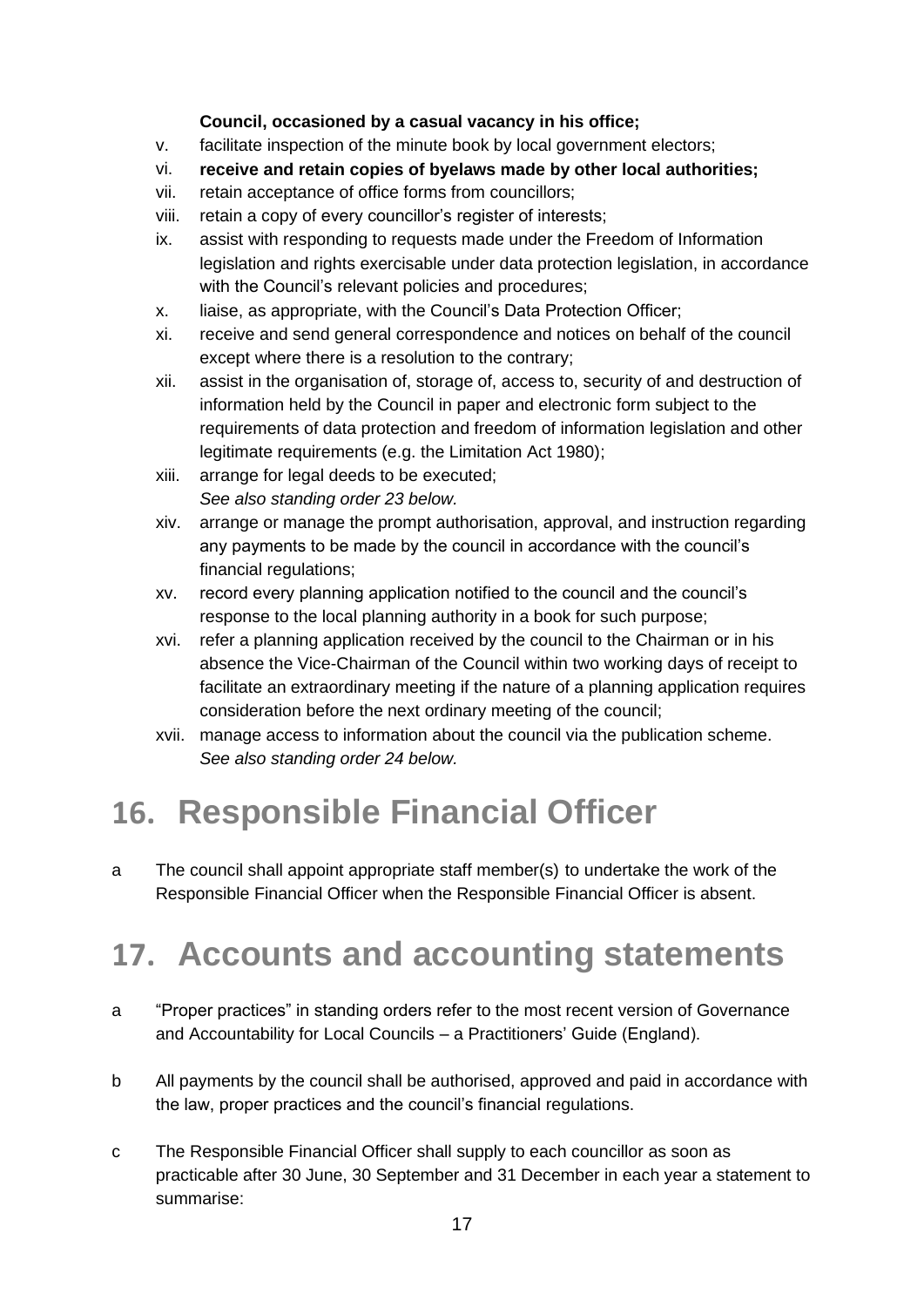- i. the council's receipts and payments for each quarter;
- ii. the council's aggregate receipts and payments for the year to date;
- iii. the balances held at the end of the quarter being reported

and which includes a comparison with the budget for the financial year and highlights any actual or potential overspends.

- d As soon as possible after the financial year end at 31 March, the Responsible Financial Officer shall provide:
	- i. each councillor with a statement summarising the council's receipts and payments for the last quarter and the year to date for information; and
	- ii. to the full council the accounting statements for the year in the form of Section 1 of the annual return, as required by proper practices, for consideration and approval.
- e The year-end accounting statements shall be prepared in accordance with proper practices and applying the form of accounts determined by the council (receipts and payments, or income and expenditure) for a year to 31 March. A completed draft annual return shall be presented to each councillor before the end of the following month of May. The annual return of the council, which is subject to external audit, including the annual governance statement, shall be presented to council for consideration and formal approval before 30 June.

#### **18. Financial controls and procurement**

- a The council shall consider and approve financial regulations drawn up by the Responsible Financial Officer, which shall include detailed arrangements in respect of the following:
	- i. the keeping of accounting records and systems of internal controls;
	- ii. the assessment and management of financial risks faced by the council;
	- iii. the work of the independent internal auditor in accordance with proper practices and the receipt of regular reports from the internal auditor, which shall be required at least annually;
	- iv. the inspection and copying by councillors and local electors of the council's accounts and/or orders of payments; and
	- v. whether contracts with an estimated value below **£25,000** due to special circumstances are exempt from a tendering process or procurement exercise.
- b Financial regulations shall be reviewed regularly and at least annually for fitness of purpose.
- c **A public contract regulated by the Public Contracts Regulations 2015 with an estimated value in excess of £25,000 but less than the relevant thresholds referred to in standing order 18(f) is subject to the "light touch" arrangements under Regulations109-114 of the Public Contracts**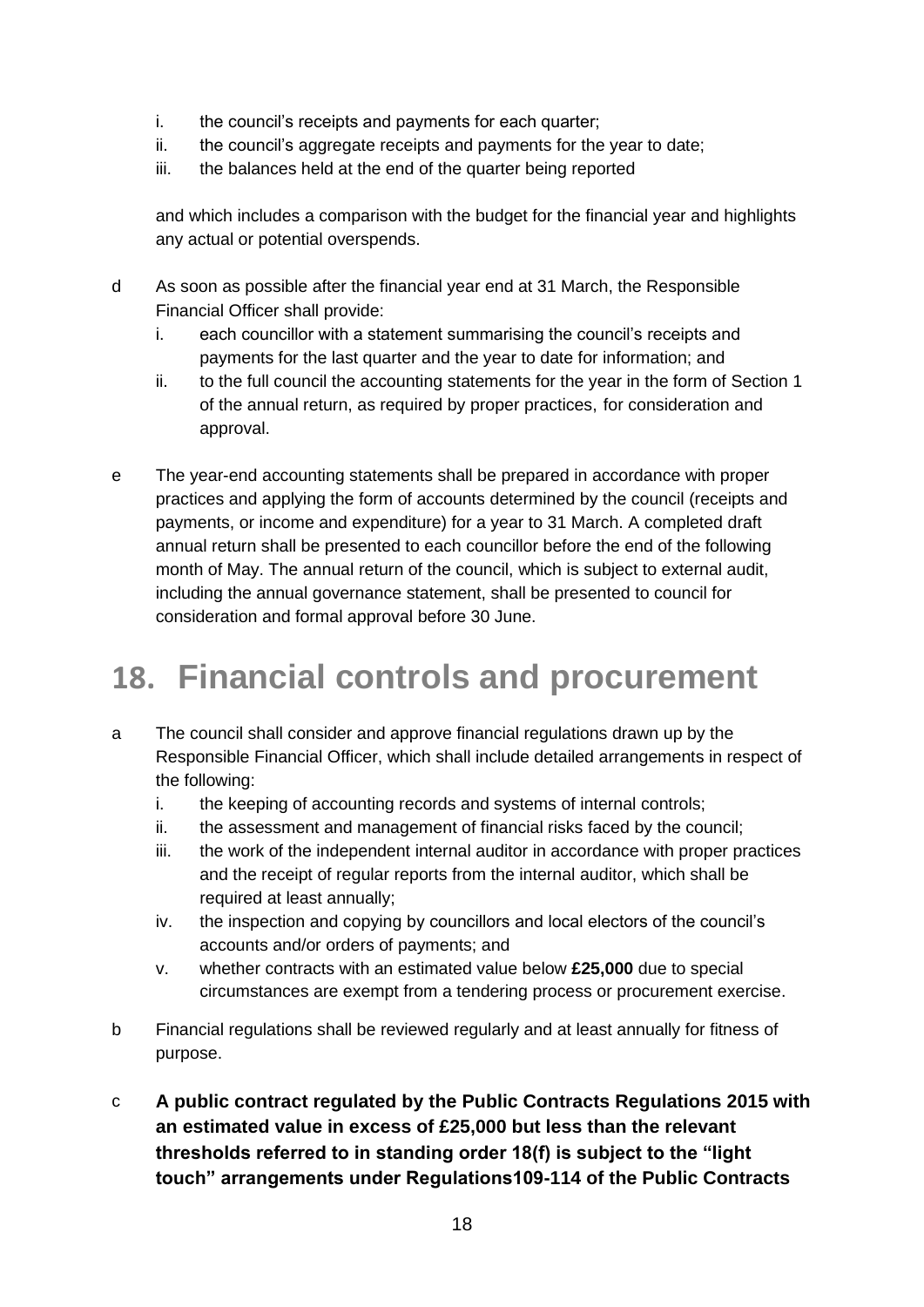#### **Regulations 2015 unless it proposes to use an existing list of approved suppliers (framework agreement).**

- d Subject to additional requirements in the financial regulations of the council, the tender process for contracts for the supply of goods, materials, services or the execution of works shall include, as a minimum, the following steps:
	- i. a specification for the goods, materials, services or the execution of works shall be drawn up;
	- ii. an invitation to tender shall be drawn up to confirm (i) the council's specification (ii) the time, date and address for the submission of tenders (iii) the date of the council's written response to the tender and (iv) the prohibition on prospective contractors contacting councillors or staff to encourage or support their tender outside the prescribed process;
	- iii. the invitation to tender shall be advertised in a local newspaper and in any other manner that is appropriate; including use of the contracts finder website;
	- iv. tenders are to be submitted in writing in a sealed marked envelope addressed to the Proper Officer;
	- v. tenders shall be opened by the Proper Officer in the presence of at least one councillor after the deadline for submission of tenders has passed;
	- vi. tenders are to be reported to and considered by the appropriate meeting of the council or a committee or sub-committee with delegated responsibility.
- e Neither the council, nor a committee or a sub-committee with delegated responsibility for considering tenders, is bound to accept the lowest value tender.
- f **Where the value of a contract is likely to exceed the threshold specified by the Office of Government Commerce from time to time, the Council must consider whether the Public Contracts Regulations 2015 or the Utilities Contracts Regulations 2016 apply to the contract and, if either of those Regulations apply, the Council must comply with procurement rules. NALC's procurement guidance contains further details**

#### **19. Handling staff matters**

- a A matter personal to a member of staff that is being considered by a meeting of council or staffing committee is subject to standing order 12 above.
- b Subject to the council's policy regarding absences from work, the council's most senior member of staff shall notify the chairman or, if he is not available, the vice-chairman of absence occasioned by illness or other reason and that person shall report such absence to the Staffing committee at its next meeting.
- c The chairman of staffing committee or in his absence, the vice-chairman shall upon a resolution conduct a review of the performance and annual appraisal of the work of staff. The reviews and appraisals shall be reported in writing and is subject to approval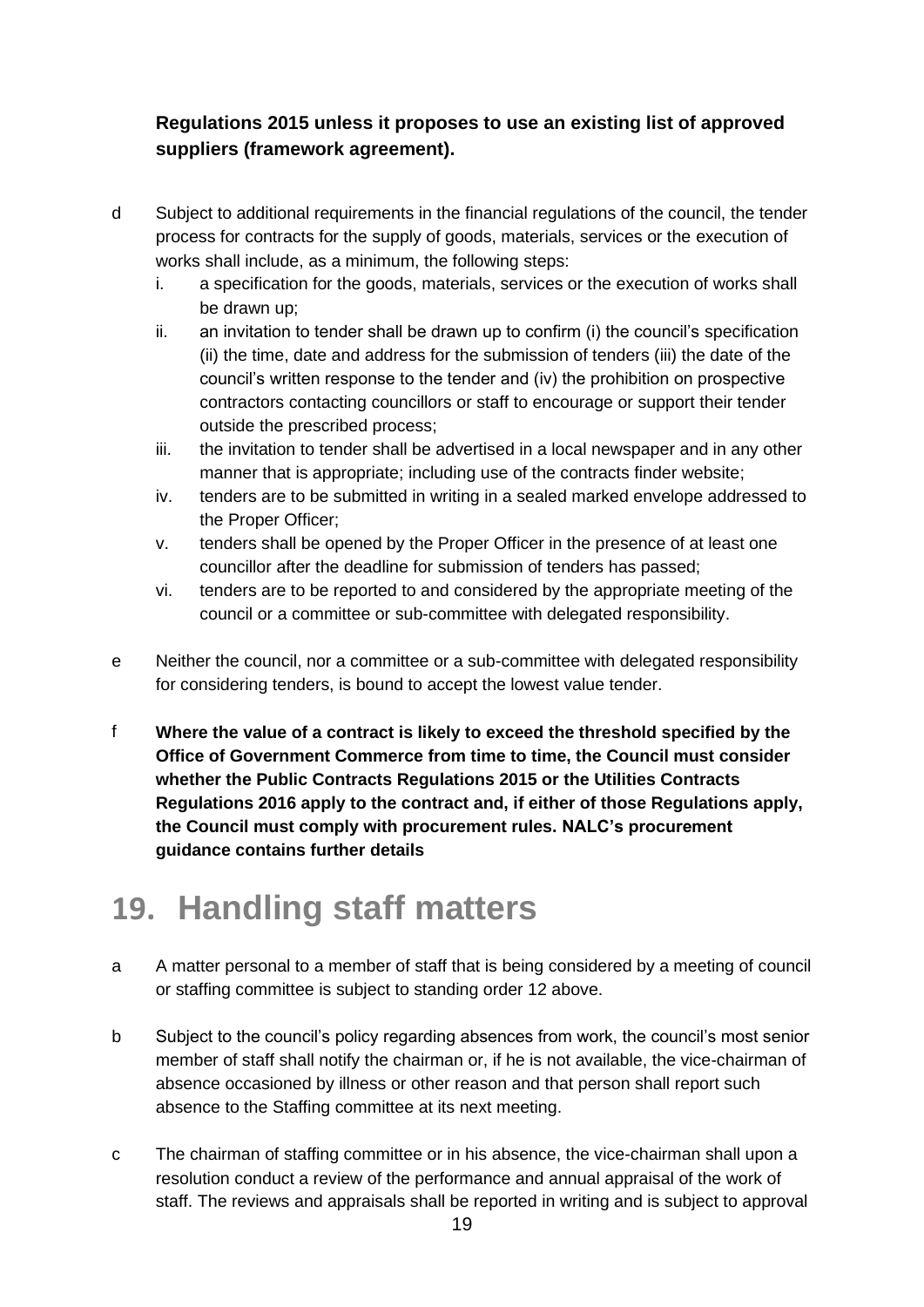by resolution by the Council

- d Subject to the council's policy regarding the handling of grievance matters, the council's most senior employee (or other employees) shall contact the chairman or in his absence, the vice-chairman of the staffing committee in respect of an informal or formal grievance matter, and this matter shall be reported back and progressed by resolution of the Council.
- e Subject to the council's policy regarding the handling of grievance matters, if an informal or formal grievance matter raised by staff relates to the chairman or vicechairman of the staffing committee, this shall be communicated to another member of staffing committee, which shall be reported back and progressed by resolution of the Council.
- f Any persons responsible for all or part of the management of staff shall treat the written records of all meetings relating to their performance, capabilities, grievance or disciplinary matters as confidential and secure.
- g The council shall keep all written records relating to employees secure. All paper records shall be secured and locked and electronic records shall be password protected and encrypted.
- h Only persons with line management responsibilities shall have access to staff records referred to in standing orders 19(f) and (g) above if so justified.
- i Access and means of access by keys and/or computer passwords to records of employment referred to in standing orders 19(f) and (g) above shall be provided only to the Clerk and/or the Chairman of the Council.

#### **20. Responsibilities to provide information**

- a **In accordance with freedom of information legislation, the Council shall publish information in accordance with its publication scheme and respond to requests for information held by the Council.**
- b **Gross annual income or expenditure (whichever is the higher) exceeds £200,000. The Council, shall publish information in accordance with the requirements of the Local Government (Transparency Requirements) (England) Regulations 2015**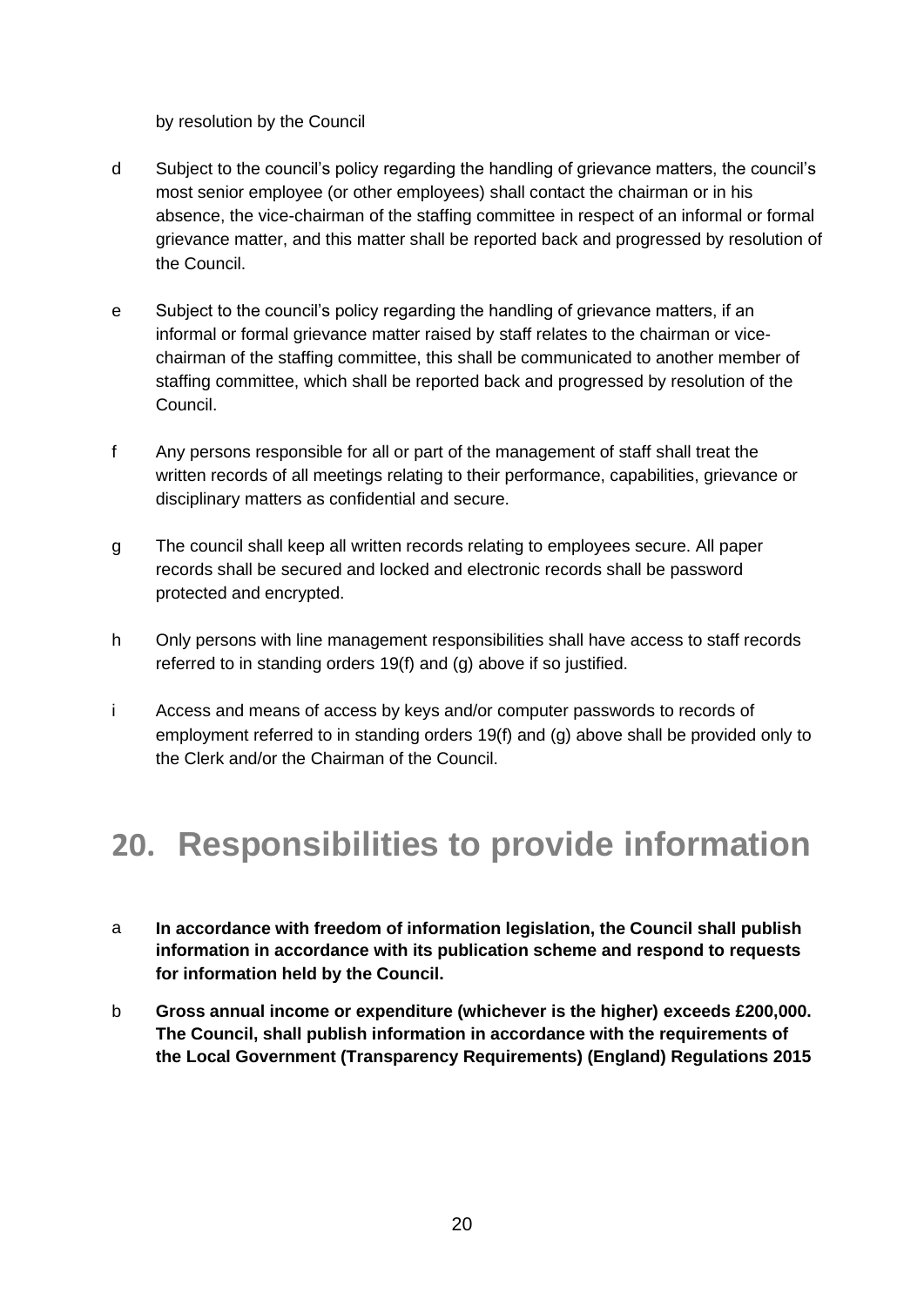### **21. Responsibilities under the Data Protection Legislation**

- a **The Council shall appoint a Data Protection Officer.**
- b **The Council shall have policies and procedures in place to respond to an individual exercising statutory rights concerning his personal data.**
- c **The Council shall have a written policy in place for responding to and managing a personal data breach.**
- d **The Council shall keep a record of all personal data breaches comprising the facts relating to the personal data breach, its effects and the remedial action taken.**
- e **The Council shall ensure that information communicated in its privacy notice(s) is in an easily accessible and available form and kept up to date.**
- f **The Council shall maintain a written record of its processing activities.**

#### **22. Relations with the press/media**

a Requests from the press or other media for an oral or written comment or statement from the Council, its councillors or staff shall be handled in accordance with the Council's policy in respect of dealing with the press and/or other media.

#### **23. Execution and sealing of legal deeds**

*See also standing orders 15(b)(xii) and (xvii) above.*

- a A legal deed shall not be executed on behalf of the council unless authorised by a resolution.
- b **Subject to standing order 22(a) above, any two councillors may sign, on behalf of the council, any deed required by law and the Proper Officer shall witness their signatures.**

#### **24. Communicating with Cornwall councillors**

- a An invitation to attend a meeting of the council shall be sent, together with the agenda, to the ward councillor of the Cornwall Council
- b Unless the council determines otherwise, a copy of each letter sent to County Council shall be sent to the ward councillor representing the area of the council.